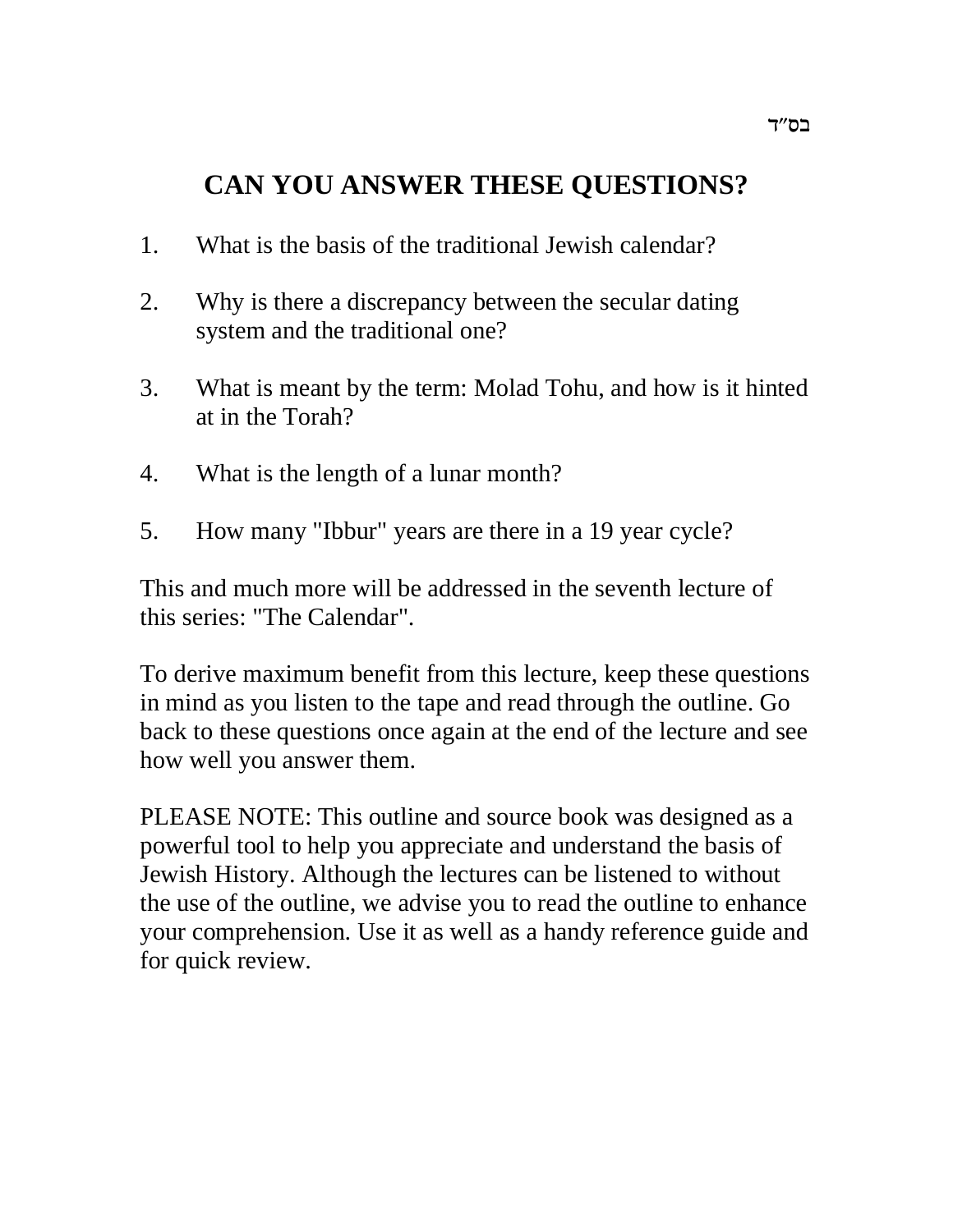## THE EPIC OF THE ETERNAL PEOPLE Presented by Rabbi Shmuel Irons

## Series I Lecture #7

## THE CALENDAR

- I. Basic Jewish Chronology
- A. From Adam to the Destruction of the Second Temple
- 130 1) And Adam lived 130 years and begat a son . . . and called his name Seth. **Genesis 5:3**
- 235 2) And Seth lived 105 years and begat Enosh. **Gen. 5:6**
- 325 3) And Enosh lived 90 years and begat Kenan. **Gen. 5:9**
- 395 4) And Kenan lived 70 years and begat Mahalalel **Gen. 5:12**
- 460 5) And Mahalalel lived 65 years and begat Yered **Gen. 5:15**
- 622 6) And Yered lived 162 years and begat Chanoch. **Gen. 5:18**
- 687 7) And Chanoch lived 65 years and begat Methushelach. **Gen. 5:21**
- 874 8) And Methushelach lived 187 years and begat Lemach. **Gen. 5:25**
- 1056 9) And Lemach lived 182 years and begat Noach. **Gen. 5:28, 29**
- 1556 10) And Noach was 500 years old; and Noach begat Shem, Ham and Yefeth. **Genesis 5:32**
- 1655 11) In the six hundredth year of Noah's life, in the second month, the seventeeth day of the month, the same day were all the fountains of the great deep broken up, and the windows of heaven were opened. **Genesis 7:11**
- 1656 12) And it came to pass in the six hundred and first year, in the first month, the first day of the month, the waters were dried up from off the earth. **Genesis 8:13**
- 1658 13) Shem was 100 years old and begat Arpachshad two years after the flood. **Genesis 11:10**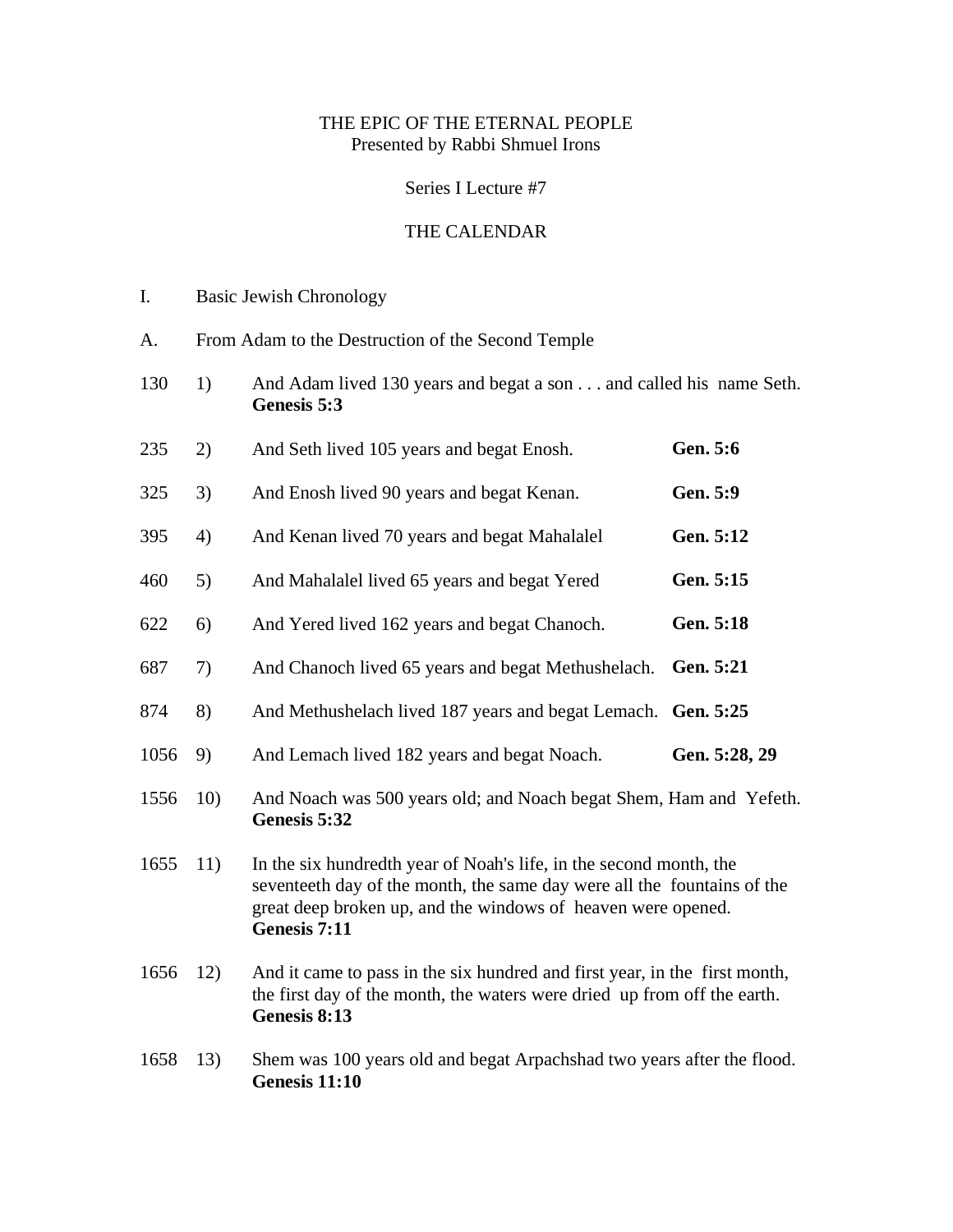| 1693 | 14) | And Arpachshad lived 35 years and begat Shelah.                                                                                                                                                                     | Genesis 11:12 |
|------|-----|---------------------------------------------------------------------------------------------------------------------------------------------------------------------------------------------------------------------|---------------|
| 1723 | 15) | And Shelah lived 30 years and begat Eber.                                                                                                                                                                           | Genesis 11:14 |
| 1757 | 16) | And Eber lived 34 years and begat Peleg.                                                                                                                                                                            | Genesis 11:16 |
| 1787 | 17) | And Peleg lived 30 years and begat Reu.                                                                                                                                                                             | Genesis 11:18 |
| 1819 | 18) | And Reu lived 32 years and begat Serug.                                                                                                                                                                             | Genesis 11:20 |
| 1849 | 19) | And Serug lived 30 years and begat Nahor.                                                                                                                                                                           | Genesis 11:22 |
| 1878 | 20) | And Nahor lived 29 years and begat Terah.                                                                                                                                                                           | Genesis 11:24 |
| 1948 | 21) | And Terah lived 70 years and begat Abram, Nahor, and Haran.<br>Genesis 11:26                                                                                                                                        |               |
| 2018 | 22) | And he said unto Abram, Know of a surety that thy seed shall be a<br>stranger in a land that is not theirs and serve them and they shall afflict<br>them, 400 years. Genesis 15:13                                  |               |
| 2018 | 23) | Avraham was 70 years old at the time of this covenant. Seder Olam                                                                                                                                                   |               |
| 2048 | 24) | And Abraham was 100 years old when his son Isaac was born unto him.<br>Genesis 21:5                                                                                                                                 |               |
| 2448 | 25) | And it came to pass at the end of 430 years, even the selfsame day it came<br>to pass, that all the hosts of the Lord went out from the land of Egypt.<br><b>Exodus 12:41</b>                                       |               |
| 2928 | 26) | And it came to pass, 480 years after the children of Israel came out of the<br>land of Egypt, in the fourth year of Solomon's reign over Israel, that he<br>began to build the house of the Lord. Kings I Chap. 6:1 |               |
| 3338 | 27) | The first Temple stood for 410 years. Seder Olam. Bava Basra 3a                                                                                                                                                     |               |
| 3408 | 28) | 70 years after the destruction of the first Temple, the second Temple was<br>built. Seder Olam. Megilah 12a                                                                                                         |               |
| 3448 | 29) | Seleuced dating "minyan hashtaros".                                                                                                                                                                                 |               |
| 3828 | 30) | The second Temple stood for 420 years. Seder Olam. Bava Basra 3a                                                                                                                                                    |               |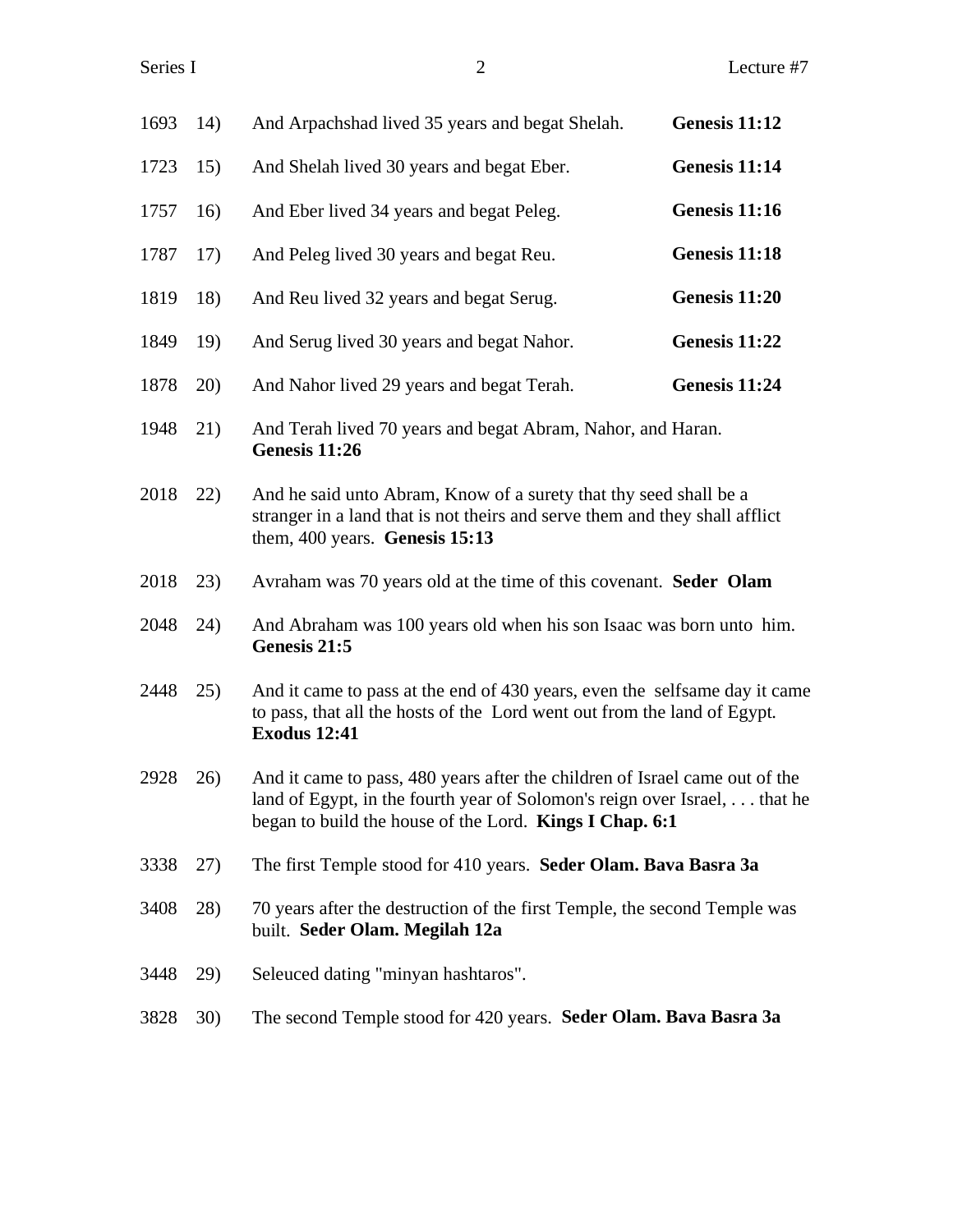B. Historical Dating and Calendar Dating

1)

שנת התוֹהוּ

The first five days of creation are counted as another calendar year.

2)

מוֹלִד בהר״ד

The "new moon" of the first (artificially constructed) year was on Monday, 5 hours (11 O'Clock) and 204 "Chalakim" (11 minutes and 20 seconds).

3)

האשית ברא אלקים את השמים ואת הארץ. והארץ היתה ת $\overline{\mathbf{u}}$ ו ובהו וחשך על פני תהום ורוּח אלקים מרחפת על פני המים. ויאמ**ר** אלקים יהי אוֹר ויהי אוֹר.וירא אלקים את האוֹר כי טוב ויב $\mathsf{T}^\star$ ל אלקים בין האור ובין החשך. בראשית א:א, ב, ג, ד

- 4) The Year  $x''$ ת (5753) really means that  $5752$  (5752) years have already passed and the 5753rd is in progress.
- 5) In order to convert historical years (**סדר עוֹלָם)** to our calendar years we must add 2 years. For instance, The Exodus (#25) should be 2450; the destruction of the second Temple (#30) should be 3830.
- II. Calculating the New Moon
- A. 1080  $\tau$ לקים "chalakim" in an hour. Each  $\tau$ לקים = 3/1 3 seconds
- B. A lunar month = 29 days 12 hours and 793 "chalakim" (44 minutes  $3 \frac{1}{3}$ seconds).
- C. The difference between one month and the next is 1 day 12 hours and 793 "chalakim".
- D. The length of a standard twelve month lunar year is 354 days 8 hours and 876 "chalakim".
- E. The difference between one year and the next is 4 days 8 hours and 876 "chalakim".